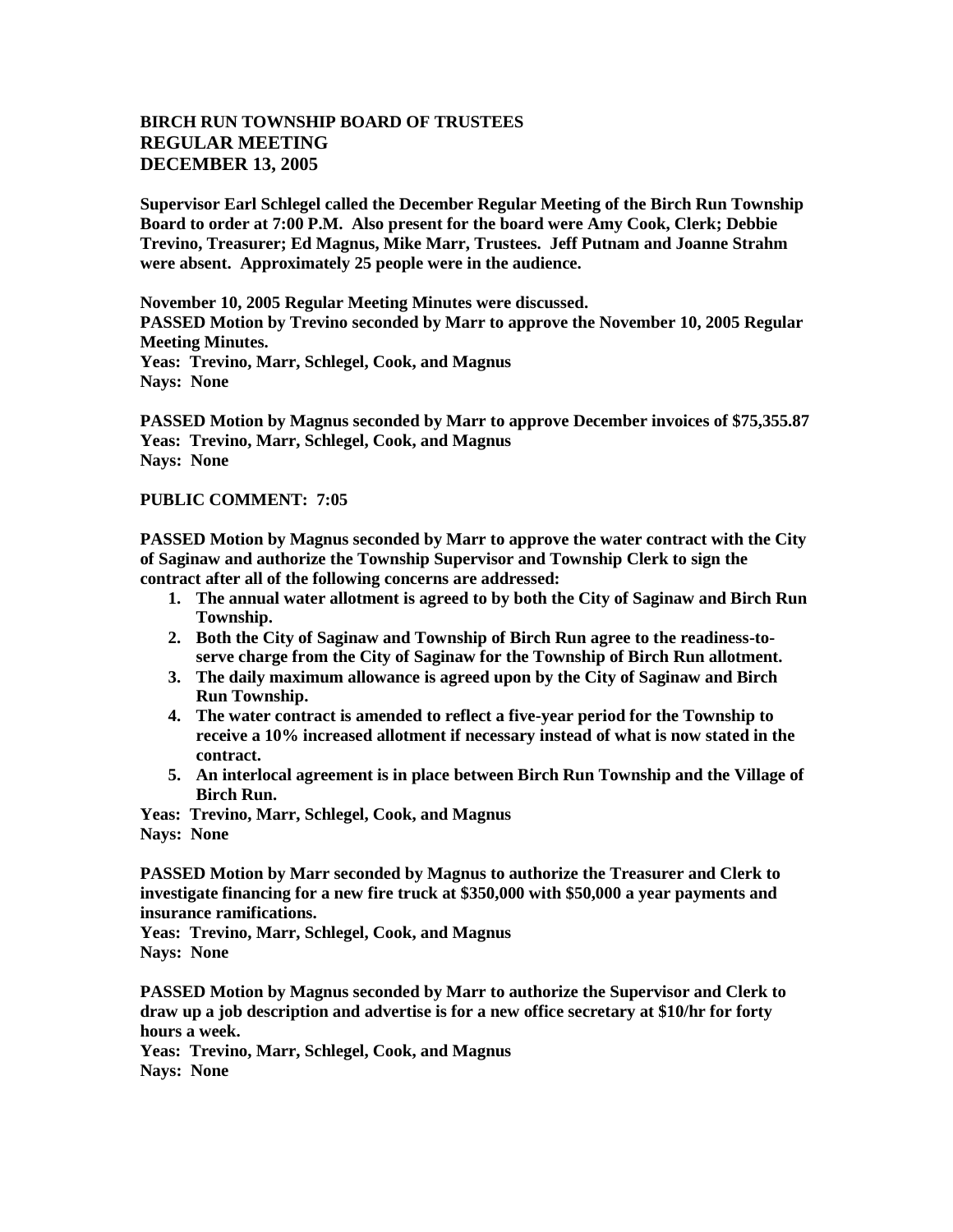**PASSED Motion by Magnus seconded by Marr to approve renting a 10x10x40 building for \$100.00 per month as an interim storage until a permanent storage facility can be built. Yeas: Trevino, Marr, Schlegel, Cook, and Magnus Nays: None**

**PASSED Motion by Magnus seconded by Marr to approve \$2,180 for a 5,000 watt Honda generator for the Water Department. Yeas: Trevino, Marr, Schlegel, Cook, and Magnus**

**Nays: None**

**PASSED Motion by Magnus seconded by Marr to approve the \$2,945.00 bid for locators for the Water Department. Yeas: Trevino, Marr, Schlegel, Cook, and Magnus**

**Nays: None**

**PASSED Motion by Magnus seconded by Marr to approve Administrative Resolution 25-05 (Social Security Number Privacy Policy).**

**Yeas: Trevino, Marr, Schlegel, Cook, and Magnus Nays: None**

**PASSED Motion by Magnus seconded by Trevino to table discussion on replacing part of the Health Department floor until the January meeting. Yeas: Trevino, Marr, Schlegel, Cook, and Magnus Nays: None**

**PASSED Motion by Magnus seconded by Marr to raise the Building Department inspection fee paid to Mike Setzer to \$42.00 per inspection with an increase to \$50 per re-inspection charged on the surety bonds.**

**Yeas: Trevino, Marr, Schlegel, Cook, and Magnus Nays: None**

**PASSED Motion by Marr seconded by Magnus to table discussion on expanding the assessing contract until an amendment is prepared and submitted by Keyes Appraisal. Yeas: Trevino, Marr, Schlegel, Cook, and Magnus Nays: None**

**PUBLIC COMMENT: Mr. Don Bailer would like to go on record as saying he would like a fence erected between his property and the sight where the Meijer's store will be built.** 

**PASSED Supervisor Schlegel made a motion to go into closed session at the request of Ramon Rosas to discuss his evaluation. Yeas: Trevino, Marr, Schlegel, Cook, and Magnus Nays: None**

**Supervisor Schlegel called the December Regular Meeting back to order at 9:03 pm.** 

**PASSED Motion by Magnus seconded by Marr to change Ramon Rosas' job classification from the present 51% General Office and 49% Water Department to the new classification of 100% Water Department Superintendent.**